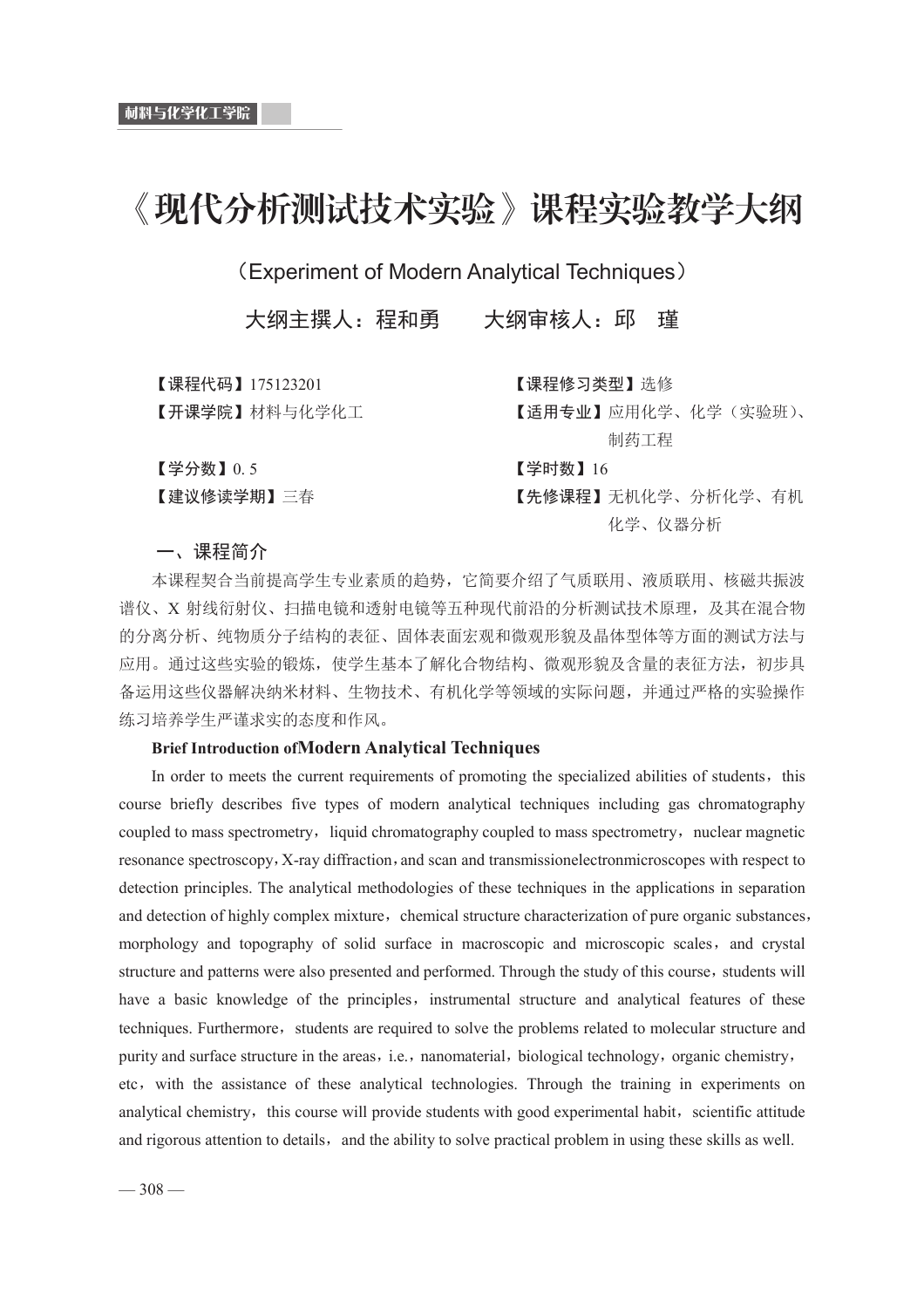# 二、实验教学目标与基本要求

掌握气质联用、液质联用、核磁共振波谱仪、X 射线衍射仪、扫描电镜和透射电镜等五种现 代前沿的分析测试技术的基本原理、仪器结构、定性定量方法等知识,熟悉仪器上机操作和常见 故障处理。加深对有关理论的理解并能灵活运用所学理论知识和实验知识指导实验设计及操作, 提高分析解决实际问题的独立工作能力,培养严谨的科学作风和良好的实验素养及创新意识,为 后续的学习和将来的工作打下良好的基础。

| 三、课程教学目标对培养要求的支撑 |
|------------------|
|                  |

| 培养要求 | 课程支撑点              | 课程教学目标          |
|------|--------------------|-----------------|
| 知识要求 | 测试技术的基本原理、仪器结构、定性定 | 掌握测试技术的基本原理、仪器结 |
|      | 量方法                | 构、定性定量方法等知识     |
| 能力要求 | 具备扎实的仪器操作能力        | 熟悉仪器上机操作和常见故障处理 |
|      | 实事求是、勇于探究与实践的科学精神及 | 培养严谨的科学作风和良好的实验 |
| 素质要求 | 合作意识               | 素养、创新意识及团队意识    |

# 四、主要仪器设备

| 1. 安捷伦 5890-5975C 气质联用仪      | 1台    |
|------------------------------|-------|
| 2. 安捷伦 6230 LC-Q- TOF 液质联用仪  | 1台    |
| 3. 布鲁克 AVANCEIII 500MHz 核磁谱仪 | $1$ 台 |
| 4. 布鲁克 D8 Advance X 射线粉末衍射仪  | 1台    |
| 5. 日立 HT 7700 透射电镜           | $1$ 台 |
| 6. 日立扫描电镜                    | $1$ 台 |

### 五、实验课程内容和学时分配

| 序<br>뮥         | 实验项目名称                                                  | 实验项目内容                                                                | 项目<br>学时       | 实验<br>属性 | 项目<br>类型 | 每组<br>人数       | 项目<br>要求 |
|----------------|---------------------------------------------------------|-----------------------------------------------------------------------|----------------|----------|----------|----------------|----------|
| 1              | 可乐中咖啡因的 GC-MS<br>定量分析                                   | 了解 GC-MS 的基本原理,掌握<br>GC-MS 操作步骤、应用领域、<br>测试方法及质谱图解析方法                 | $\mathcal{E}$  | 专业       | 验证<br>性  | $\mathfrak{D}$ | 必做       |
| $\overline{2}$ | 用 LC-MS 分析硝基苯甲<br>酸位置异构体与硝基苯<br>甲酸纯度的测定                 | 了解 LC-MS 的基本原理, 掌握<br>LC-MS 操作步骤、应用领域、<br>测试方法及质谱图解析方法                | $\mathcal{E}$  | 专业       | 验证<br>性  |                | 必做       |
| 3              | 有机分子结构的 <sup>1</sup> H-NMR<br>和 <sup>13</sup> C-NMR 谱测定 | 了解 <sup>1</sup> H-NMR 的基本原理,掌<br>握 NMR 操作步骤、应用领域、<br>测试方法及核磁谱解析方法。    | $\mathfrak{D}$ | 专业       | 验证<br>性  | 1              | 必做       |
| 4              | 参考强度比法物相定量<br>分析                                        | 了解 X 射线多晶体衍射和单晶<br>衍射结构分析的基本原理, 掌<br>握 XRD 操作步骤、样品制备技<br>术、应用领域、测试方法。 | $\mathfrak{D}$ | 专业       | 验证<br>性  | $\mathfrak{D}$ | 必做       |

 $-309-$